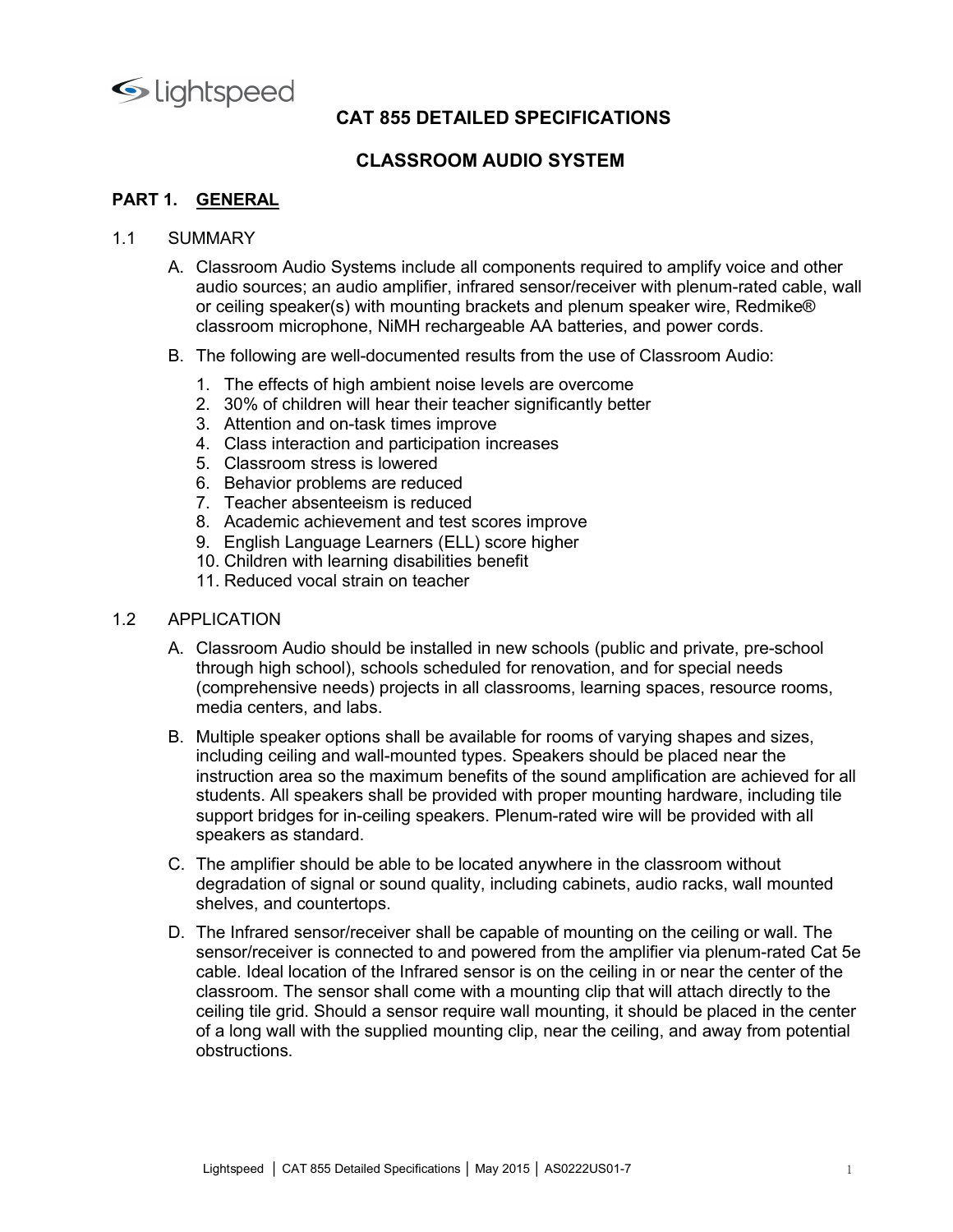

- 
- CAT 855 DETAILED SPECIFICATIONS<br>dio System shall include but not limited to the following components:
- ●<br>
Lightspeed<br>
CAT 855 DETAILED SPECIFICATIONS<br>
1.3 DESCRIPTION<br>
A. The Classroom Audio System shall include but not limited to the<br>
1. Audio amplifier with 4 stereo audio inputs, 4-band equalizer,<br>
emergency page mute (8 Super Contributed CAT 855 DETAILED SPECIFICATIONS<br>
A. The Classroom Audio System shall include but not limited to the following components:<br>
1. Audio amplifier with 4 stereo audio inputs, 4-band equalizer, and optional Pag 1. SCRIPTION<br>
1. Audio amplifier with 4 stereo audio inputs, 4-band equalizer, and optional PageFirst<br>
1. Audio amplifier with 4 stereo audio inputs, 4-band equalizer, and optional PageFirst<br>
2. UL Listed 24V / 2.5A Power peed<br> **CAT 855 DETAILED SPECIFICATIONS**<br>
SIPTION<br>
Classroom Audio System shall include but not limited to the following components:<br>
Audio amplifier with 4 stereo audio inputs, 4-band equalizer, and optional PageFirst<br>
eme
	-
	-
- 1<br>
2. UL Listed 2000 CAT 855 DETAILED SPECIFICATIONS<br>
2. UL Classroom Audio System shall include but not limited to the following components:<br>
1. Audio amplifier with 4 stereo audio inputs, 4-band equalizer, and optional P **CAT 855 DETAILED SPECIFICATIONS**<br>
SCRIPTION<br>
The Classroom Audio System shall include but not limited to the following components:<br>
1. Audio amplifier with 4 stereo audio inputs, 4-band equalizer, and optional PageFirst<br> strated sension of CAT 855 DETAILED SPECIFICATIONS<br>FIFTION<br>Classroom Audio System shall include but not limited to the following components:<br>Audio amplifier with 4 stereo audio inputs, 4-band equalizer, and optional PageFi 1. Speed<br>
2. CAT 855 DETAILED SPECIFICATIONS<br>
3. SCRIPTION<br>
The Classroom Audio System shall include but not limited to the following components:<br>
4. Audio amplifier with 4 stereo audio inputs, 4-band equalizer, and option peed<br>
CAT 855 DETAILED SPECIFICATIONS<br>
UPTION<br>
Classroom Audio System shall include but not limited to the following components:<br>
Audio amplifier with 4 stereo audio inputs, 4-band equalizer, and optional PageFirst<br>
emerge CAT 855 DETAILED SPECIFICATIONS<br>
SIPTION<br>
Classroom Audio System shall include but not limited to the following compone<br>
Audio amplifier with 4 stereo audio inputs, 4-band equalizer, and optional PageF<br>
emergency page mute **CAT 855 DETAILED SPECIFICATIONS**<br>
SCRIPTION<br>
The Classroom Audio System shall include but not limited to the following components:<br>
1. Audio amplifier with 4 stereo audio inputs, 4-band equalizer, and optional PageFirst<br> **EXEMPTION**<br> **CAT 855 DETAILED SPECIFICATIONS**<br>
The Classroom Audio System shall include but not limited to the following components:<br>
1. Audio amplifier with 4 stereo audio inputs, 4-band equalizer, and optional PageFirst **CONTROLL CONTROLL CONTROLL CONTROLL CONTROLL CONTROLL CONTROLL CONTROLL CONTROLL CONTROLL CONTROLL CONTROLL CONTROLL CONTROLL CONTROLL CONTROLL CONTROLL CONTROLL CONTROLL CONTROLL CONTROLL CONTROLL CONTROLL CONTROLL CONTR** Conform to conform the system and include but not limited to the following components:<br>
The Classroom Audio System shall include but not limited to the following components:<br>
1. Audio amplifier with 4 stereo audio inputs, CAT 855 DETAILED SPECIFICATIONS<br>
DESCRIPTION<br>
A. The Classroom Audio System shall include but not limited to the following components:<br>
1. Audio amplifier with 4 stereo audio inputs, 4-band equalizer, and optional PageFirs 1.3 DESCRIPTION<br>
A. The Classroom Audio System shall include but not limited to the following<br>
1. Audio amplifier with 4 stereo audio inputs, 4-band equalizer, and option<br>
envergency page mute (855).<br>
2. UL Listed 24V / 2-A. The Classroom Audio System shall include but not limited to the foll<br>
1. Audio amplifier with 4 stereo audio inputs, 4-band equalizer, and<br>
2. UL Listed 24V / 2.5A Power Supply (PS-24V-2.5)<br>
3. Choice of pendant-style t 1. Audio amplifier with 4 stereo audio inputs, 4-band equalizer, and optional PageFirst<br>
emergency page mute (855).<br>
2. ULListed 24V / 2.5A Power Supply (PS-24V-2.5)<br>
3. Choice of pendant-style teacher microphone with rech Nation and the specialized in installation of work similar to that requirest certifications.<br>
U.L.Listed 24V / 2.5A Power Supply (PS-24V-2.5)<br>
Choice of pendant-style teacher microphone with rechargeable batteries from the armagnetty pagninate (usos).<br>CL Listed 24V / 2.5A Power Supply (PS-24V-2.5)<br>Chicke of pendant-style teacher microphone with rechargeable batteries from the<br>following: Redmike (RMT) or Redmike VC (RMV).<br>Optional second micr 3. Choice of pendant-style teacher microphone with rechargeable batteries from the following: Redmike (RMT) or Redmike VC (RMV).<br>4. Optional second microphone with rechargeable batteries for student pass-around use or team following: Redmike (RMT) or Redmike VC (RMV).<br>Optional second microphone with rechargeable batteries for student pass-around<br>duse or team teaching: Redmike NC, or Redmike Share handheld<br>infrared sensor/receiver with plenum
	-
	-

- 
- requirements.

- -
- Optional second microphone with rechargeable batteries for student pass-arous<br>use or team teaching: Redmike, Redmike VC, or Redmike Share handheld<br>microphone (RMS)<br>Infrared sensor/receiver with plenum-rated Cat 5e cable (I So treating the measuring. Itselline v.c., of redinnee state handlends<br>incrophone (RMS)<br>5. Infrared sensor/receiver with plenum-rated Cat 5e cable (ISR)<br>6. Speaker(s) with mounting hardware and plenum-rated wire (see speci 5. Infrared sensor/receiver with plenum-rated Cat 5e cable (ISR)<br>
3. Speaker(s) with mounting hardware and plenum-rated wire (see specifications)<br>
3. DLATORY REQUIREMENTS<br>
Conform to local building code for requirements ap Speaker(s) with mounting hardware and plenum-rated wire (see specifications)<br>ATORY REQUIREMENTS<br>form to local building code for requirements applicable to work specified herein.<br>form to local building code for requirements
- -
	-
- Lightspeed Technologies, 11509 SW Herman Road, Tualatin, OR<br>97062, PH 800-732-8999, FAX 503-684-3197<br>
2. Substitutions must be in full compliance to specifications as written<br>
2. Substitutions must be in full compliance 3ULATORY REQUIREMENTS<br>
Conform to local building code for requirements applicable to work specified herein.<br>
Conform to appropriate sections of regulatory documents with regard to applicable<br>
equirements.<br>
ALITY ASSURANCE<br> C. Manufacturer Testing: Manufacturer to provide quality assurance certification for each Conform to appropriate sections of regulatory documents with regard to applicable<br>requirements.<br>ALITY ASSURANCE<br>Qualifications<br>1. Installer Qualifications: Installer experienced in performing work of this section who<br>has s Comform to appropriate sections or regulatory documents with regard to applicable<br>
ALITY ASSURANCE<br>
Qualifications:<br>
1. Installer Qualifications: Installer experienced in performing work of this section who<br>
has specialize requirements.<br>
ALITY ASSURANCE<br>
Qualifications<br>
1. Installer Qualifications: Installer experienced in performing work of this<br>
has specialized in installation of work similar to that required for this pro<br>
2. Manufacturer QUALITY ASSURANCE<br>
A. Qualifications<br>
1. Installer Qualifications: Installer experienced in performing work of this section who<br>
has specialized in installation of work similar to that required for this project.<br>
a. Certif Qualifications<br>
1. Installer Qualifications: Installer experienced in performing work of this project.<br>
has specialized in installation of work similar to that required for this project.<br>
a. Certificate: when requested, su Quanincations: Installer experienced in performing work of this section who<br>
1. Installer Qualifications: Installation of work similar to that required for this project.<br>
a. Certificate: when requested, submit certificate has specialized in installation of work similar to that required<br>
a. Certificate: when requested, submit certificate indicating<br>
2. Manufacturer Caulifications: Manufacturer capable of providency<br>
representation during con a. Certificate: when requested, submit certificate indicating qualification.<br>
2. Manufacture Cualifications: Manufacturer capable of providing field service<br>
representation during construction, approving acceptable install 2. Manufacturer (ularimcentons: Manufacturer' capable of providing predistiver representation during construction, approving acceptable installer and approving application method.<br>
B. Acceptable Manufacturer's<br>
1. Basis of application method.<br>
Acceptable Manufacturers<br>
1. Basis of Design: Lightspeed Technologies, 11509 SW Herman Road, Tualatin,<br>
97062, PH 800-732-8999, FAX 503-684-3197<br>
2. Substitutions must be in full compliance to specific <sup>11</sup><br>Acceptable Manufacturers<br>1. Basis of Design: Lightspeed Technologies, 11509 SW Herman Road, Tualatin,<br>97062, PH 800-732-8999, FAX 503-684-3197<br>2. Substitutions must be in full compilance to specifications as written<br>M
	-

- 
- -
	-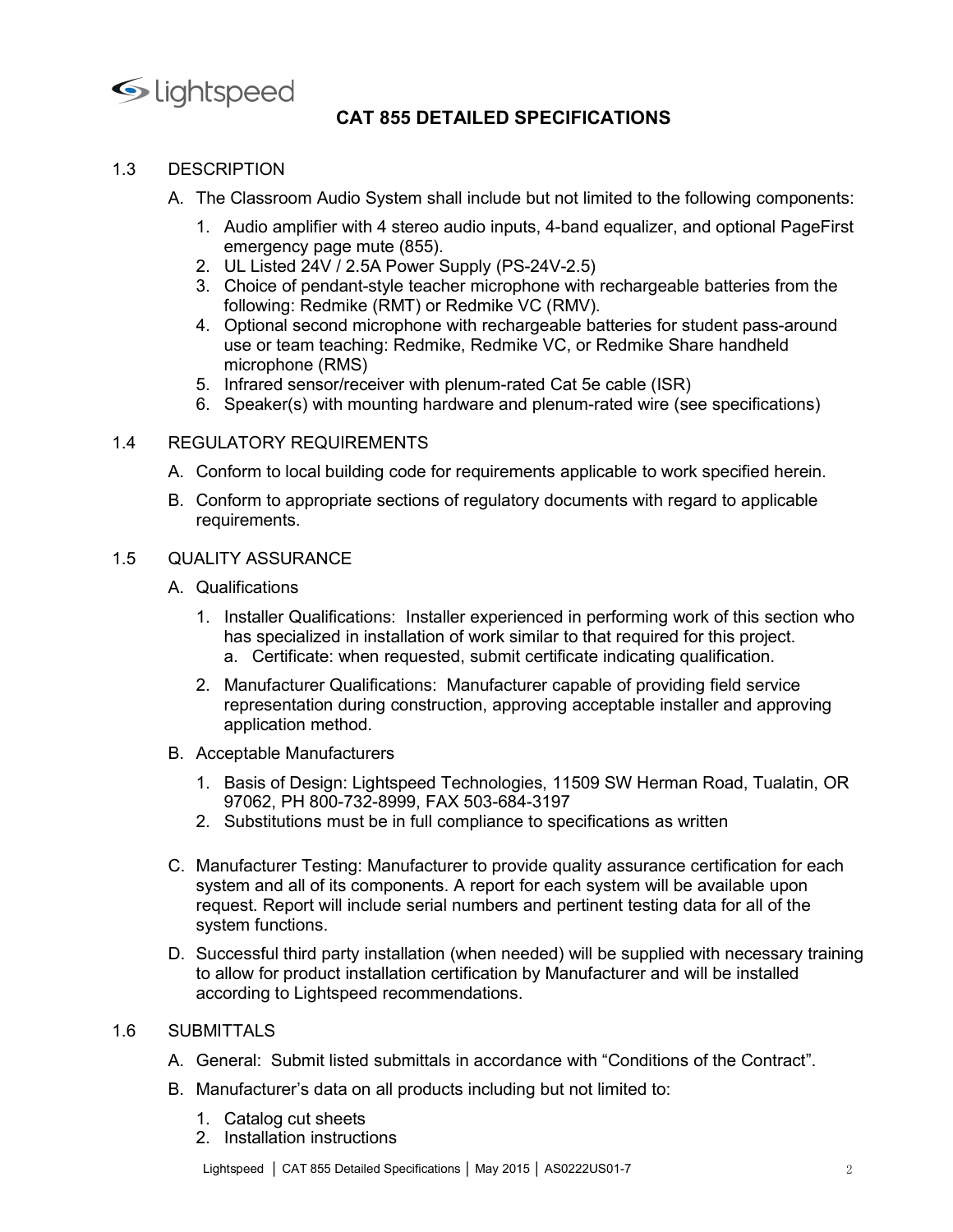

## CAT 855 DETAILED SPECIFICATIONS<br>diagrams<br>ming speaker locations<br>maintenance manuals<br>warranty documents 1<br>
1 Speed<br>
2 CAT 855 DETAILED SPECIFICATIONS<br>
3. Typical wiring diagrams<br>
4. Drawings showing speaker locations<br>
5. Operation and maintenance manuals<br>
6. Manufacturer's parts lists<br>
7. Manufacturer's parts lists<br>
8. Produ 1.<br>
1. Typical wiring diagrams<br>
4. Drawings showing speaker locations<br>
4. Drawings showing speaker locations<br>
5. Operation and maintenance manuals<br>
6. Manufacturer's warranty documents<br>
7. Manufacturer's parts lists<br>
8. Pr **CAT 855 DETAILED SPECIFICATIONS<br>3. Typical wiring diagrams<br>4. Drawings showing speaker locations<br>5. Operation and maintenance manuals<br>6. Manufacturer's warranty documents<br>7. Manufacturer's parts lists<br>8. Product serial nu**

- 
- 
- 
- 6. Manufacturer's warranty documents
- 
- 

- **CAT 855 DETAILED SPECIFICATIONS**<br>
3. Typical wiring diagrams<br>
4. Drawings showing speaker locations<br>
5. Operation and maintenance manuals<br>
6. Manufacturer's warranty documents<br>
7. Manufacturer's parts lists<br>
8. Product se **CAT 855 DETAILED SPECIFICATIONS<br>
CAT 855 DETAILED SPECIFICATIONS<br>
3. Typical wiring diagrams<br>
4. Drawings showing speaker locations<br>
5. Operation and maintenance manuals<br>
6. Manufacturer's parts lists<br>
8. Product serial n**
- **1.7** Units and the main terms of the main terms of the Manufacturer shall represent of the Manufacturer's warranty documents of the Manufacturer's parts lists<br>
1.7 WARRANTY<br>
1.7 WARRANTY<br>
1.7 WARRANTY A. Warranty: Refer t CONTIGN CONTRIGUTED SPECIFICATIONS<br>
3. Typical wiring diagrams<br>
4. Drawings showing speaker locations<br>
5. Operation and maintenance manuals<br>
6. Manufacturer's warranty documents<br>
7. Manufacturer's parats lists<br>
8. Product B. Repair: Manufacturer shall offer repair service on all Classroom Audio components. **CAT 855 DETAILED SPECIFICATIONS**<br>
3. Typical wiring diagrams<br>
4. Drawings showing speaker locations<br>
6. Operation and maintenance manuals<br>
6. Manufacturer's warranty documents<br>
7. Manufacturer's parts lists<br>
8. Product se **CAT 855 DETAILED SPECIFICATIONS**<br>
3. Typical wiring diagrams<br>
4. Drawings showing speaker locations<br>
6. Operation and maintenance manuals<br>
6. Manufacturer's paratrists<br>
8. Product serial numbers<br>
8. Product serial numbers **CAT 855 DETAILED SPECIFICATIONS**<br>
3. Typical wiring diagrams<br>
4. Drawings showing speaker locations<br>
5. Operation and maintenance manuals<br>
7. Manufacturer's warranty documents<br>
7. Manufacturer's parathistics<br>
8. Product s **CAT 855 DETAILED SPECIFICATIONS**<br>
3. Typical wiring diagrams<br>
4. Drawings showing speaker locations<br>
5. Operation and maintenance manuals<br>
6. Manufacturer's warranty documents<br>
7. Manufacturer's warranty documents<br>
RRANTY C. Manufacturer shall ship repaired for the warranty shall be equivalent to a Lightspeed<br>Technology and manufacturer's warranty documents<br>6. Manufacturer's warranty documents<br>7. Manufacturer's parts lists<br>8. Product serial **CAT 855 DETAILED SPECIFICATIONS**<br>
3. Typical wiring diagrams<br>
4. Drawings showing speaker locations<br>
5. Operation and maintenance manuals<br>
7. Manufacturer's warranty documents<br>
7. Manufacturer's pararsity documents<br>
8. Pr CAT 855 DETAILED SPECIFICATIONS<br>
3. Typical wiring diagrams<br>
4. Drawings showing speaker locations<br>
6. Manufacturer's warranty documents<br>
6. Manufacturer's warranty documents<br>
7. Manufacturer's parts lists<br>
8. Product seri CAT 855 DETAILED SPECIFICATIONS<br>
3. Typical wiring shapwing speaker locations<br>
4. Drawings showing speaker locations<br>
5. Operation and maintenance manuals<br>
6. Manufacturer's warranty documents<br>
7. Manufacturer's parts is<br> 3. Typical wiring diagrams<br>
4. Drawings showing speaker locations<br>
6. Operation and maintenance manuals<br>
7. Manufacturer's warranty documents<br>
7. Manufacturer's warranty documents<br>
RRANTY<br>
Warranty: Refer to "Conditions of Fypoar winny suage annot metallacter is warranty documents<br>Orawings showing speaker locations<br>Manufacturer's warranty documents<br>Manufacturer's warranty documents<br>Manufacturer's parts lists<br>Froduct serial numbers<br>in an inte Country of Depredion and maintenance manuals<br>
Manufacturer's warranty documents<br>
Manufacturer's warranty documents<br>
Manufacturer's parts lists<br>
Product serial numbers<br>
and: Manufacturer shall offer repair service on all Cl 6. Manufacturer's warranty documents<br>
7. Manufacturer's parathy documents<br>
8. Product serial numbers<br>
RRANTY<br>
Warranty: Refer to "Conditions of the Contract" for warranty and repair provisions.<br>
RRANTY<br>
Warranty: Refer to 8. Product serial numbers<br>
1.7 WARRANTY<br>
A. Warranty: Refer to "Conditions of the Contract" for warranty and repair pl<br>
B. Repair: Manufacturer shall offer repair service on all Classroom Audio compaints<br>
Manufacturer shal
	- -
		-

- WARRANTY<br>
A. Warranty: Refer to "Conditions of the Contract" for warranty and repair provisions.<br>
B. Repair: Manufacturer shall pre-pay shipping for all items returned to manufacturer for repair. The<br>
Manufacturer shall pr representative. Refer to "Conditions of the Contract" for warranty and repair provisions.<br>Repair: Manufacturer shall pre-pay shipping for all iterar service on all Classroom Audio components.<br>Repair: Manufacturer shall pre Warranty: Refer to "Conditions of the Contract" for warranty and repair provisions.<br>Repair: Manufacturer shall offer repair service on all Calssroom Audio components.<br>Manufacturer shall repairs prepiace system components a Repair: Manufacturer shall offer repair service on all Classroom Audio components.<br>Manufacturer shall pre-pay shipping for all literns returned to manufacturer for repair. The<br>Manufacturer shall ship repaired components wi Novan: "manufacturer shall pre-pay shipping for all tiems returned to manufacturer for repair. The<br>Manufacturer shall pre-pay shipping for all tiems returned to manufacturer for repair. The<br>Manufacturer shall repair or rep Manufacturer shall ship repair of the manufacturer shall repair or memberson to that and performation to the manufacturer shall repair or replace system components as specified under wandacturer shall ship repaired compone Manufacturer shall ship repaired components within five (5) working days of receipt.<br>
C. Manufacturer's Warranty: All the major system components (transmitters, amplifier,<br>
sensor, and speakers) must be warranted for five Items returned to Owner are shipped via the same method in which they were received.<br>
Manufacturer's Warranty: All the major system components (transmitters, amplifier,<br>
sensor, and speakers) must be warranted for five yea Sensor, and speakers) must be warranted for five years against defined and change of the sensor, and speakers) must be warranted for five years against defined and castroom instruction. The warranty shall be equival<br>Techno See Thionian Cassioon Intervention of the Warranty shan be equivalent to a cignisper<br>
Technologies' Five-Year Warranty.<br>
1. Submit, for Owner's acceptance, manufacturer's standard warranty document<br>
and not al limitation o 1. Submit, for Owner's acceptance, manufacturer's standard warranty document<br>executed by authorized company official. Manufacturer's warranty is in addition<br>to, and not a limitation of, other rights Owner may have under th Cat 855 Internation of the reactor of the rights and the secular of the contract the same transmit is in addition to,<br>and not a limitation of, other rights Owner may have under the Contract Documents.<br>2. Warranty Period: F and not a limitation of, other rights Owner may have under the Contract Documents.<br>
2. Warranty Period: Five years commencing on Date of Substantial Completion.<br>
NER INSTRUCTION<br>
CWmer's Instruction: user-training will be 2. Warranty Period: Five years commencing on Date of Substantial Completion.<br>
NER INSTRUCTION<br>
Owner's Instruction: user-training will be performed by the manufacturer's local<br>
representative. The training will include a v 2. Vientially Period. Five years commentary of Date of Substantial Completion.<br>
NER INSTRUCTION<br>
Owner's Instruction: user-training will include a video on the research and benefits of<br>
classroom Audio into teaching styles NER INSTRUCTION<br>
Owner's Instruction: user-training will be performed by the manufacturer's local<br>
representative. The training will include a video on the research and benefits of<br>
relassroom Audio, system operation, simp Fract more transformation: user-training will be performed by the manufacturer's local<br>representative. The training will include a video on the research and benefits of<br>cleasivoom Audio into teaching styles. The manufactur Owner's Instruction: user-training will be performed by the manufacturer's local<br>representative. The training will include a video on the research and benefits of<br>classroom Audio, system operation, simple troubleshooting g representative. The training will include a video on the research and benefits of<br>classroom Audio, system operation, simple troubleshooting guidelines, and incorporating<br>the classroom Audio into teaching styles. The manufa
	- Training in trouble-shooting techniques and product return procedures to one specified<br>version per campus.<br>
	Instruction materials and detailed Owner's manual shall be provided to cover operational<br>
	May the system must hav

- -
	-
	-
	-
	-
	-
	-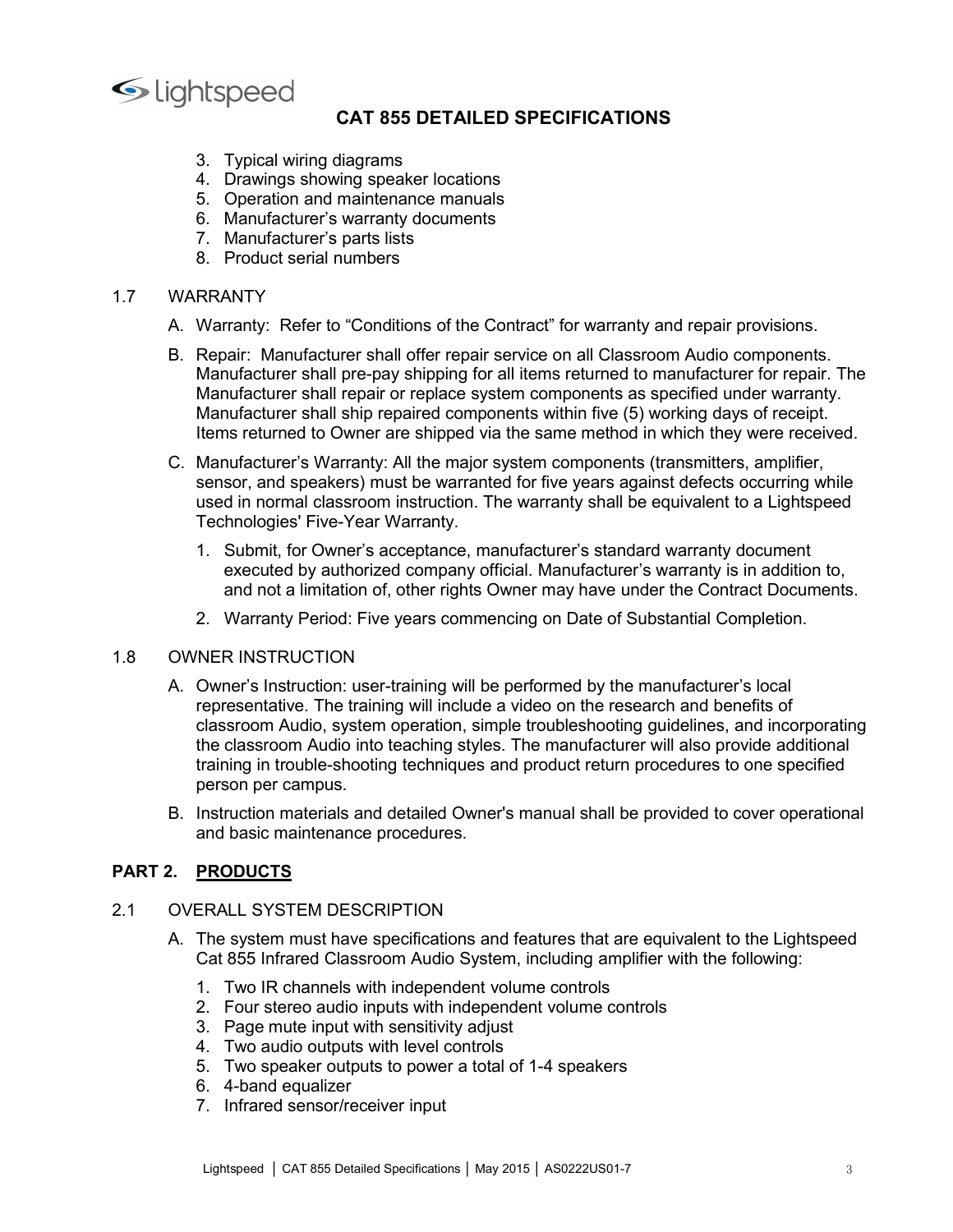

- CAT 855 DETAILED SPECIFICATIONS<br>or/receiver must connect to the Cat 855 amplifier via plenum-rated Cat<br>have the ability to cover a classroom up to 1600 square feet with the<br>p to 3 additional infrared sensors for larger or  $\footnotesize$ CAT 855 DETAILED SPECIFICATIONS<br>
B. The infrared sensor/receiver must connect to the Cat 855 amplifier via plenum-rated Cat<br>
5e cabling. It must have the ability to cover a classroom up to 1600 square feet with the<br>
- 1 **CAT 855 DETAILED SPECIFICATIONS**<br>
The infrared sensor/receiver must connect to the Cat 855 amplifier via plenum-rated Cat<br>
5e cabling. It must have the ability to cover a classroom up to 1600 square feet with the<br>
capa CAT 855 DETAILED SPECIFICATIONS<br>The infrared sensor/receiver must connect to the Cat 855 amplifier via plenum-rated Cat<br>5e cabling. It must have the ability to cover a classroom up to 1600 square feet with the<br>capability C. The amplifier must contain a Page mute function (PageFirst™) that passively detects the **all the model of a page coming to signal of a page compromision of a page compression of a page compression of a page coming through the expability to add up to 3 additional infrared sensors for larger or odd-shaped room CAT 855 DETAILED SPECIFICATIONS**<br>The infrared sensor/receiver must connect to the Cat 855 amplifier via plenum-rated Cat<br>5e cabling. It must have the ability to cover a classroom up to 1600 square feet with the<br>capabilit **PageFirst ™ detects that signal and immediately mutes that signal and immediately detects the capability to add up to 3 additional infrared sensors for larger or odd-shaped rooms.<br>The amplifier must have the ability to c** CONTIDENTIAN CONTRIGATIONS<br>
B. The infrared sensor/receiver must connect to the Cat 855 amplifier via plenum-rated Cat<br>
be cabling, it must have the ability to add up to 3 additional infrared sensors for larger or odd-sha The infrared sensor/receiver must connect to the Cat 855 amplifier via plenum-rated Cat 5e cabling. It must have the ability to cover a classroom up to 1600 square feet with the capability to add up to 3 additional infrar CONTIGNT CONTIGNT CONTIGNT CONTIGNT CONTIGNT CONTIGNT CONTIGNT TO SECUTE THE SECUTE THE SECUTE THE CARRY AND CONTIGNT CONTIGNT CONTIGNT CONTIGNT CONTIGNT CONTIGNT CONTIGNT CONTIGNT CONTIGNT CONTIGNT CONTIGNT CONTIGNT CONT **1600 square feet with ceiling heights of 12 feet or less. Should any audio dropout PUE FIGEN SPONG PUE THERE SPONGE THERE AND SQUARE THE APPOSE CONDING THE APPOSE CONDING THE APPOSE CONDING THE APPOSE CONDING AN ANGLE CO** The infrared sensor/receiver must connect to the Cat 855 amplifier via plenum-rated Cat Se cabiling. It must have the ability to cover a classroom up to 1600 square feet with the capability to ad up to 3 additional infrare **Example 12.2**<br> **2.2 AMPLIFIER SPECIFICATIONS**<br> **2.2 AMPLIFIER SPECIFICATIONS**<br> **2.2 2.2 En infrared sensor/receiver must connect to the Cat 855 amplifier via plenu**<br>
5 **e** cabiling. It must have the ability to cove Ightspeeck<br> **CAT 855 DETAILED SPECIFICATIONS**<br>
B. The infrared sensor/receiver must connect to the Cat 855 amplifier via plenum-rated Cat<br>
Se cabiling. It must have the ability to cover a classroom up to 1600 square feet CAT 855 DETAILED SPECIFICATIONS<br>
B. The infrared sensor/receiver must connect to the Cat 855 amplifier via plenum-rated Cat<br>
Se cabiling. It must have the ability to cover a classroom up to 1600 square feet with the<br>
capa B. The infrared sensor/receiver must connect to the Cat 855 amplifier via plenum-rated Cat<br>
Se cabiling. It must have the ability to cover a classroom up to 1600 square feet with the<br>
capability to add up to 3 additional B. The infrared sensor/receiver must connect to the Cat 855 amplifier via plenum-rated Cat Se cabling. It must have the ability to cover a classroom up to 1600 square feet with the capitality to add up to 3 ddditional inf be cannot the analytical of a paper of constrained the solutional infrared sensors for larger or odd-shaped rooms.<br>
C. The amplifier must contain a Page mute function (PageFirst<sup>TM</sup>) that passively detects the and of a pa C. The amplifier must contain a Page mute function (PageFirst<sup>TM</sup>) that passively detects the<br>audio signal of a page coming through the PA system without componising system<br>performance or voiding warranties. As an audio s audio signal of a page coming through the PA system without compromising system<br>performance or voiding warranties. As an audio signal is sent to the PA speaker, the<br>PageFirst<sup>™</sup> detects that signal and immediately mutes t
	-
	- PageFirst<sup>mu</sup> detects that signal and immediately mutes the Cat 855 audio amplifier.<br>
	D. The system shall be available with an alternative group of 2 frequencies to allow for a<br>
	total of 4 compatible channels in a single D. The system shall be available with an alternative group of 2 frequential of 4 compatible channels in a single room or common area.<br>
	E. The system shall carry a "No Audio Dropout Guarantee" for enclose<br>
	1600 square feet The system Shall de avalable channels in a single room or common area.<br>
	The system shall carry a "No Audio Dropout Guarantee" for enclosed classrooms up to<br>
	The system shall carry a "No Audio Dropout Guarantee" for enclose ouar or 4 compatible criatines in a single pount of common area.<br>The system shall carry a "No Audio Dropout Gurantee" for enclosed classrooms up to<br>1600 square feet with celling heights of 12 feet or less. Should any audi The system shall carry a "No Audio Dropout Guarantee" for enclosed classrooms up to 160 aquare feet with celling heights of 12 feet or tess. Should any audio dropout occur, the manufacturer will correct it at no additional 1600 square feet with celling heights of 12 feet or less. Should any audio dropout occur,<br>the manufacturer will correct it at no additional charge.<br>PLIFIER SPECIFICATIONS<br>Frequency response: 60 Hz to 20 kHz<br>Frequency respo the manufacturer will correct it at no additional charge.<br>PLIFIER SPECIFICATIONS<br>Power output: 24 Watts Total (12 W / Channel)<br>Frequency response: 60 Hz to 20 kHz<br>Signal-to-noise: >73 dB<br>Signal-to-noise: >73 dB<br>Image and
- -
	-
	-
	-
	-
	- A. Power output: 24 Watts Total (12 W / Channel)<br>
	B. Frequency response: 60 Hz to 20 kHz<br>
	C. Power supply (UL Listed): 24V/2.5A<br>
	D. Signal-to-noise: >73 dB<br>
	E. Image and Spurious Rejection: >70 dB<br>
	F. Total Harmonic Disto
	-
	-
	- -
		-
		-
		-
		-
		-
	-
- PLIFIER SPECIFICATIONS<br>
Power output: 24 Watts Total (12 W / Channel)<br>
Frequency response: 60 Hz to 20 kHz<br>
Power supply (UL Listed): 24V/2.5A<br>
Signal-to-noise: >73 dB<br>
Image and Spurious Rejection: >70 dB<br>
Total Harmonic Power output: 24 Watts Total (12 W / Channel)<br>Frequency response: 60 Hz to 20 kHz<br>Power supply (UL Listed): 24V/2.5A<br>Signal-to-noise: >73 dB<br>Image and Spurious Rejection: >70 dB<br>Total Harmonic Distortion: <1% @ 20 Watts (1 Frequency response: 60 Hz to 20 kHz<br>
Power supply (UL Listed): 24V/2.5A<br>
Signal-to-noise: >73 dB<br>
Ilmage and Spurious Rejection: >70 dB<br>
Total Harmonic Distortion: <1% @ 20 Watts (10W / Channel)<br>
Speaker load impedance: 4Ω Trequency Tesponse: oo the 202 kHz<br>
Bignal-to-noise: >73 dB<br>
Signal-to-noise: >73 dB<br>
Image and Spurious Rejection: >70 dB<br>
Total Harmonic Distortion: <1% @ 20 Watts (10W / Channel)<br>
Speaker load impedance: 4Ω / Output<br>
Di
	-
	-
	-
	-
	-
	-
- Lightspeed │ CAT 855 Detailed Specifications │ May 2015 │ AS0222US01-7 455 Detailed Specifications │ CAL 855 Detailed CONDIC CONDICT CONDICT A USE CONDICT CONDICT CONDICT CONDICT CONDICT CONDICT CONDICT CONDICT CONDICT CO Power supply (UL Listed): 24V/2.5A<br>
Signal-to-noise: >73 dB<br>
Image and Spurious Rejection: >70 dB<br>
Total Harmonic Distortion: <1% @ 20 Watts (10W / Channel)<br>
Speaker load impedance: 4Ω / Output<br>
Dimensions (W x D x H): 8.8 Signal-to-noise: >73 dB<br>
Image and Spurious Rejection: >70 dB<br>
Total Harmonic Distortion: <1% @ 20 Watts (10W / Channel)<br>
Speaker load impedance: 4Ω / Output<br>
Dimensions (W x D x H): 8.6" x 6.8" x 2.2"<br>
Controls:<br>
2. (2) I ogivari or oncoce - ro occocertic stepsection: >70 dB<br>Image and Spurious Rejection: >70 dB<br>Total Harmonic Distortion: <1% @ 20 Watts (10W / Channel)<br>Speaker load impedance: 4Ω / Output<br>Dimensions (W x D x H): 8.6" x 6.8" Image and Spurious Rejection: >70 dB<br>
Total Harmonic Distortion: <1% @ 20 Watts (10W / Channel)<br>
Speaker load impedance: 4Ω / Output<br>
Dimensions (W x D x H): 8.6" x 6.8" x 2.2"<br>
Controls:<br>
2. (2) IR microphone volume contr F. Total Harmonic Distortion:  $\leq 1\%$  @ 20 Watts (10W / Channel)<br>
G. Speaker load impedance:  $4\Omega$  / Output<br>
H. Dimensions (W x D x H): 8.6" x 6.8" x 2.2"<br>
1. Controls:<br>
2. (2) IR microphone volume controls<br>
3. (4) Auxi Speaker load impedance: 4Q / Output<br>Dimensions (W x D x H): 8.6" x 6.8" x 2.2"<br>Controls:<br>1. (1) Power switch with LED<br>2. (2) IR microphone volume controls<br>4. (2) Akadiaky audio input velume controls<br>6. 4-band equalizer<br>6. H. Dimensions (W x D x H): 8.6" x 6.8" x 2.2"<br>
1. Controls:<br>
2. (2) IR microphone volume controls<br>
3. (4) Auxiliary audio input level controls<br>
3. (4) Auxiliary audio input level controls<br>
4. (2) Nixel audio input level c 1. Controls:<br>
2. (2) IR microphone volume controls<br>
3. (4) Auxiliary audio input volume controls<br>
4. (2) Mixed audio output level controls<br>
4. (2) Mixed audio output level controls<br>
5. Page mute (PageFirst<sup>TM</sup>) sensitivity 2. (2) IR microphone volume controls<br>
3. (4) Auxiliary audio input volume controls<br>
4. (2) Mixed audio output level controls<br>
5. Fage mute (PageFirst<sup>Tn4</sup>) sensitivity level control<br>
6. 4-band equalizer<br>
4. Connections:<br>
	-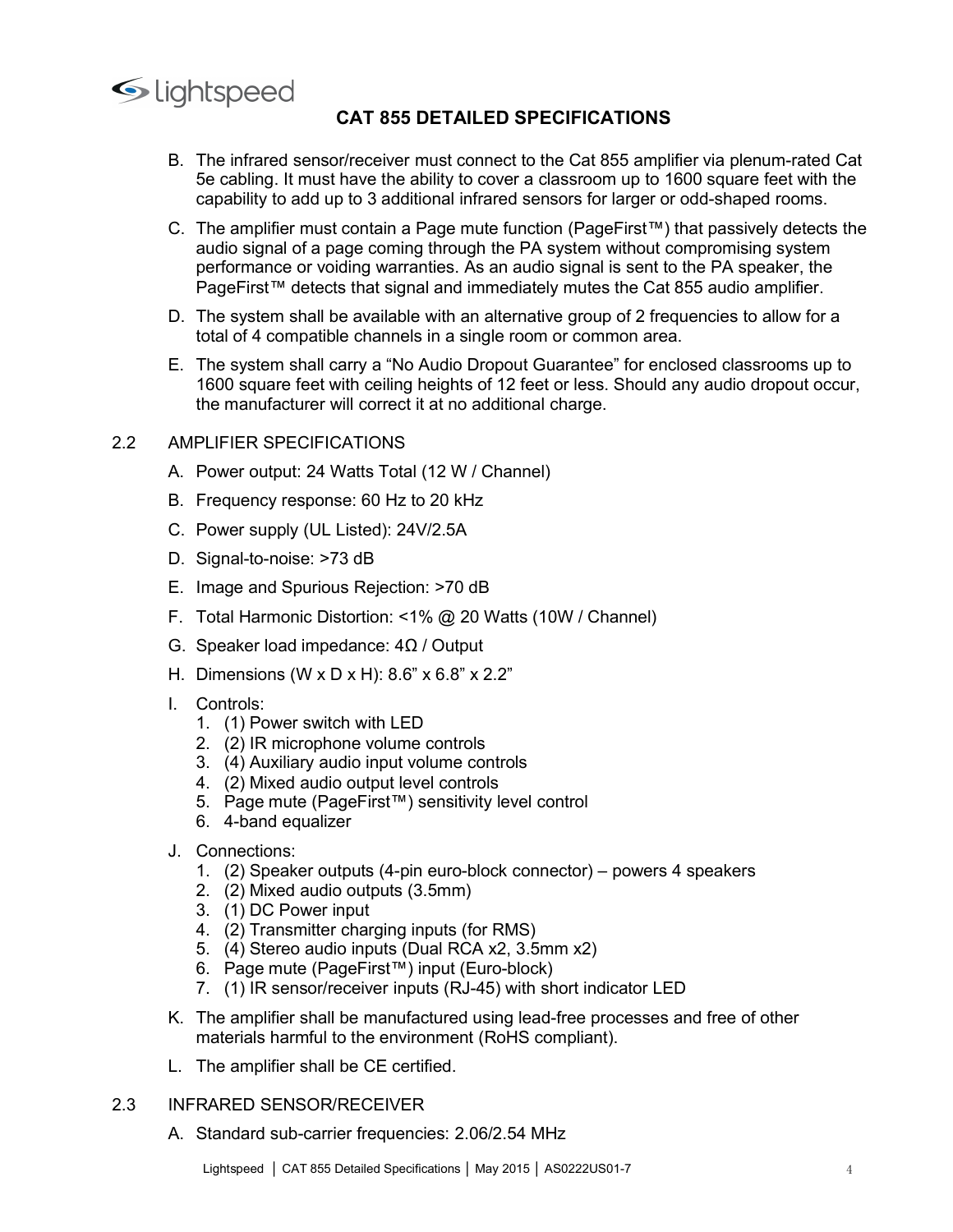

## **CAT 855 DETAILED SPECIFICATIONS**<br>Trier frequencies: 3.20/3.70 MHz<br>y: 6 μV for 60 dB S/N<br>itv: +40 kHz 1<br>
Speed<br>
CAT 855 DETAILED SPECIFICATIONS<br>
Alternative sub-carrier frequencies: 3.20/3.70 MHz<br>
Receiver Sensitivity: 6 µV for 60 dB S/N<br>
Reception Selectivity: ±40 kHz<br>
Power: from amplifier Supposed<br>
Supposed<br>
CAT 855 DETAILED SPECIFICATIONS<br>
Alternative sub-carrier frequencies: 3.20/3.70 MHz<br>
B. Receiver Sensitivity: 6 µV for 60 dB S/N<br>
C. Reception Selectivity: ±40 kHz<br>
D. Power: from amplifier<br>
E. Receptio ightspeed<br>
CAT 855 DETAILED SPECIFICATIONS<br>
Alternative sub-carrier frequencies: 3.20/3.70 MHz<br>
B. Receiver Sensitivity: 6 µV for 60 dB S/N<br>
C. Reception Selectivity: ±40 kHz<br>
D. Power: from amplifier<br>
E. Reception coverag

- 
- 
- 
- 
- 
- Sum the Section Control Care of the Section Specific Care of Care Statemative sub-carrier frequencies: 3.20/3.70 MHz<br>
D. Receiver Sensitivity: 6 µV for 60 dB S/N<br>
C. Reception Selectivity: ±40 kHz<br>
D. Power: from amplifier Sumple Contributed Contributed CAT 855 DETAILED SPECIFICATIONS<br>
Alternative sub-carrier frequencies: 3.20/3.70 MHz<br>
B. Receiver Sensitivity: 6 µV for 60 dB S/N<br>
C. Reception Selectivity: ±40 kHz<br>
D. Power: from amplifier<br>
- 
- Sample Control Carl 1955 DETAILED SPECIFICATIONS<br>
Alternative sub-carrier frequencies: 3.20/3.70 MHz<br>
B. Receiver Sensitivity: 6 μV for 60 dB S/N<br>
C. Reception Selectivity: ±40 kHz<br>
D. Power: from amplifier<br>
E. Reception
- CAT 855 DETAILED SPECIFICATIONS<br>
Alternative sub-carrier frequencies: 3.20/3.70 MHz<br>
B. Receiver Sensitivity: 6 µV for 60 dB S/N<br>
C. Reception Selectivity: ±40 kHz<br>
E. Reception coverage: 360 degrees<br>
F. Cable: plenum-rate Sample Controller and the environment (Rev. 2013)<br>
Meternative sub-carrier frequencies: 3.20/3.70 MHz<br>
B. Receiver Sensitivity: 6 µV for 60 dB S/N<br>
C. Reception Selectivity: ±40 kHz<br>
D. Power: from amplifier<br>
E. Reception Ight'speed<br>
CAT 855 DETAILED SPECIFICATIONS<br>
Alternative sub-carrier frequencies: 3.20/3.70 MHz<br>
B. Receiver Sensitivity: 6 µV for 60 dB S/N<br>
C. Reception Selectivity: ±40 kHz<br>
D. Power: from amplifier<br>
E. Reception covera Sometrical Control Control Control Control Control Control Control Control C.<br>
S. Receiver Sensitivity: 6 pV for 60 dB S/N<br>
C. Receiption Selectivity: ±40 kHz<br>
D. Power: from amplifier<br>
E. Reception coverage: 360 degrees<br> **CAT 855 DETAILED SPECIFICATIONS**<br> **CAT 855 DETAILED SPECIFICATIONS**<br>
Alternative sub-carrier frequencies: 3.20/3.70 MHz<br>
Receiver Sensitivity:  $\pm 40$  kHz<br>
Power: from amplifier<br>
Reception coverage: 360 degrees<br>
Cable: pe
- 

- Sample Controller Controllers and the lavaliere order of the lavalier of the infrared sensor<br>
K. Receiver Sensitivity: 6 µV for 60 dB S/N<br>
C. Reception Selectivity: ±40 kHz<br>
D. Power: from amplifier<br>
E. Reception coverage: CAT 855 DETAILED SPECIFICATIONS<br>
2.4 Receiver Sensitivity: 6 µV for 60 dB S/N<br>
2. Receiver Sensitivity: 6 µV for 60 dB S/N<br>
2. Reception Selectivity: ±40 kHz<br>
2. D. Power: from amplifier<br>
E. Reception coverage: 360 degree Alternative sub-carrier frequencies: 3.20/3.70 MHz<br>
B. Receiver Sensitivity: 6 µV for 60 dB S/N<br>
C. Reception Selectivity: ±40 kHz<br>
D. Power: from amplifier<br>
E. Reception coverage: 360 degrees<br>
F. Cable: plenum-rated Cat 5 Alternative sub-carrier frequencies: 3.20/3.70 MHz<br>Reception Selectivity: 6 µV for 60 dB S/N<br>Power: from amplifier<br>Power: from amplifier<br>Reception coverage: 360 degrees<br>Cable: plenum-rated Cat 5e cable<br>Mounting: ceiling or Receiver Sensitivity: 6 µV for 60 dB S/N<br>Reception Selectivity: ±40 kHz<br>Power: from amplifier<br>Reception coverage: 360 degrees<br>Mounting: ceiling or wall mount (bracket included)<br>Diodes: 32<br>IR Sensor Expansion: f-connector t Reception Selectivity: ±40 kHz<br>Reception Selectivity: ±40 kHz<br>Power: from amplifier<br>Reception coverage: 360 degrees<br>Cable: plenum-rated Cat 5e cable<br>Mounting: ceiling or wall mount (bracket included)<br>Diodes: 32<br>The infrare C. Reception Setelation, 240 KHz<br>
B. Power: from amplifier<br>
E. Reception coverage: 360 degrees<br>
F. Cable: plenum-rated Cat Se cable<br>
G. Mounting: ceiling or wall mount (bracket included)<br>
H. Diodes: 32<br>
I. IR Sensor Expans Power: from amplifier<br>Reception coverage: 360 degrees<br>Cable: plenum-rated Cat 5e cable<br>Mounting: ceiling or wall mount (bracket included)<br>Diodes: 32<br>IR Sensor Expansion: f-connector to power up to 3 additional IR sensors<br>T E. Reception coverage: 360 degrees<br>
F. Cable: plenum-rated Cat 5e cable<br>
G. Mounting: ceiling or wall mount (bracket included)<br>
H. Diodes: 32<br>
I. R. Sensor Expansion: f-connector to power up to 3 additional IR sensors<br>
J. F. Cable: plenum-rated Cat 5e cable<br>
G. Mounting: celling or wall mount (bracket included)<br>
H. Diodss: 32<br>
I. IR Sensor Expansion: f-connector to power up to 3 additional IR sensors<br>
J. The infrared sensor/receiver shall b G. Mounting: celling or wall mount (bracket included)<br>
H. Diodes: 32<br>
U. TR Sensor Expansion: f-connector to power up to 3 additional IR sensors<br>
J. The infrared sensor/receiver shall be manufactured using lead-free proce H. Diodes: 32<br>
I. IR Sensor Expansion: f-connector to power up to 3 additional IR sensors<br>
I. The infrared sensor/receiver shall be manufactured using lead-free processes and free<br>
of other materials harmful to the envir I. IR Sensor Expansion: f-connector to power up to 3 additional IR sensors<br>
J. The infrared sensor/receiver shall be manufactured using lead-free processes and free<br>
of other materials harmful to the lenvironment (RoHS co J. The infrared sensor/receiver shall be manufactured using lead-free processes and free<br>
of other materials harmful to the environment (RoHS compliant).<br>
K. The infrared sensor/receiver shall be CE certified.<br>
REDMIKE P I. Cradie Charger infunction the entimomentarism controllering (του is complimate).<br>
I. The infrared sensitive Server shall be CE certified.<br>
A. Description: the pendant-style Redmike transmitter shall be capable of being R. The initiated sensof econe strain be CE certified.<br>
REDMIKE PENDANT-STYLE IR MICROPHONE / TRANSMITTER<br>
A. Description: the pendant-skyle Redmike transmitter shall be capable of being worn<br>
around a teacher's neck as a REDMIKE PENDANT-STYLE IR MICROPHONE / TRANSMITTER<br>
A. Description: the pendant-style Redhik tensmitter shall be capable of being worn<br>
around a teacher's neck as a hands-free microphone via the lavaliere cord or to be used A. Description: the pendant-style Redmike transmitter shall be capable of being worm<br>around a teacher's neck as a hands-free microphone via the lavaliere cord or to be used<br>as a handheld student pass-around microphone. The and a eachier sheet. as a liains-inter iniculpinole val are available to the diversion and a candle shadled student pass-around microphone. The Redmike must be rechargeable via<br>cradle charger and must have alkaline charge
	-
	-
	-
	-
	-
	-
	-
	-
	-
	-
	-
	-
- Lightspeed │ CAT 855 Detailed Specifications │ May 2015 │ AS0222US01-7 <sup>5</sup> cradle charger and must have alkaline charge protection.<br>
B. Standard sub-carrier frequencies: 2.06/2.54 MHz<br>
C. Audio distortion: <1%<br>
D. Integrated microphone type: uni-directional electret<br>
E. Input jack for audio sour Standard sub-carrier frequencies: 2.06/2.54 MHz<br>Alternative sub-carrier frequencies: 3.20/3.70 MHz<br>Alternative sub-carrier frequencies: 3.20/3.70 MHz<br>Integrated microphone type: uni-directional electret<br>Input jack for aud Alternative sub-carrier frequencies: 3.20/3.70 MHz<br>
C. Audio distortion: <1%<br>
D. Integrated microphone type: uni-directional electret<br>
E. Input jack for audio source or optional external microphone: 3.5mm<br>
F. Microphone in 2.5 And of distribution of the method of the unit of the method in the method in the prediction of the processes of the performance: 2.2k Ω<br>
2. Alkaline Charge Protection: Yes<br>
H. Battery Charger: cradie charger (charges D. Integrated microphone type: uni-unectional electric<br>
E. Input jack for autio source or potional external microphone: 3.5mm<br>
F. Microphone input impedance: 2.2k Q.<br>
C. Alkaline Charger Protection: Yes<br>
H. Battery Charger Input jack for audio source or optional external microphone: 3.5mm<br>Microphone input impedance: 2.2k Ω<br>Alkaline Charger: cradele charger (charges two REDMIKE transmitters)<br>Cradle Charger: cradele charger (charges two REDM
	-
- -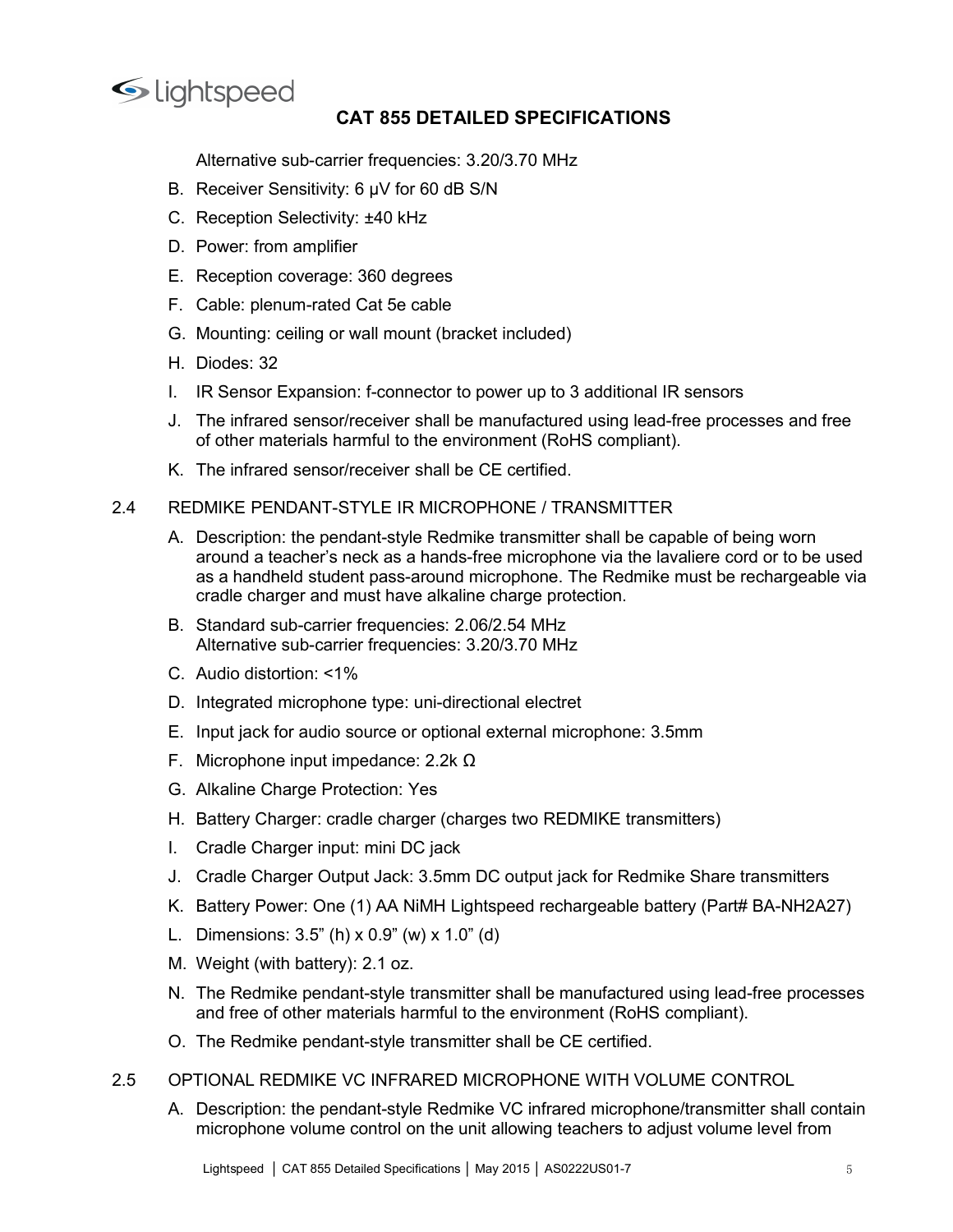

CAT 855 DETAILED SPECIFICATIONS<br>assroom. The microphone must be capable of being worn around a<br>a hands-free microphone via the lavaliere cord or to be used as a<br>pass-around microphone. The Redmike VC must be rechargeable v 1/1399<br> **CAT 855 DETAILED SPECIFICATIONS**<br>
anywhere in the classroom. The microphone must be capable of being worn around a<br>
teacher's neck as a hands-free microphone via the lavaliere cord or to be used as a<br>
handheld stu the correct as a hands-free microphone must be capable of being worn around a<br>teacher's neck as a hands-free microphone wia the lavaliere cord or to be used as a<br>handheld student pass-around microphone. The Redmike VC must **CAT 855 DETAILED SPECIFICATIONS**<br>
anywhere in the classroom. The microphone must be capable of being worn around a<br>
teacher's neck as a hands-free microphone via the lavaliere cord or to be used as a<br>
brandheld student pa **CAT 855 DETAILED SPECIFICATIONS**<br>
anywhere in the classroom. The microphone must be capable of being worn around a<br>
teacher's neck as a hands-free microphone via the lavaliere cord or to be used as a<br>
handheld student pas Sub-completed<br>
Sub-carrier of AT 855 DETAILED SPECIFICATIONS<br>
Anywhere in the classroom. The microphone must be capable of being worn around a<br>
teacher's neck as a hands-free microphone via the lavaliere cord or to be used 1 Alternative in the classroom. The microphone must be capable of being worn around a teacher's neck as a hands-free microphone wia the lavaliere cord or to be used as a handshed student pass-around microphone. The Redmike CAT 855 DETAILED SPECIFICATIONS<br>
anywhere in the classroom. The microphone must be capable of being worn around<br>
teacher's neck as a hands-free microphone via the lavaliere cord or to be used as a<br>
handheld student pass-a CAT 855 DETAILED SPECIFICATIONS<br>
anywhere in the classroom. The microphone must be capable of being worn around a<br>
teacher's neck as a hands-free microphone via the lavaliere cord or to be used as a<br>
handheld student pass E. Input jack for audio source or optional external microphone pair effects or observed as a hand-free microphone via the lavaliere cord or to be used as a handed student pass-around microphone. The Redmike VC must be rec Examples and the classroom. The microphone must be capable of being worn around a teacher's neck as a hands-free microphone via the lavaliere cord or to be used as a handed student pass-around microphone. The Redmike VC m CAT 855 DETAILED SPECIFICATIONS<br>
anywhere in the classroom. The microphone must be capable of being worn around a<br>
teacher's neck as a hands-free microphone wai the lavalitere cord or to be used as a<br>
handfield student pa ightspeecd<br>
CAT 855 DETAILED SPECIFICATIONS<br>
anywhere in the classroom. The microphone must be capable of being worn around a<br>
teacher's neck as a hands-free microphone wai the lavalitere cord or to be used as a<br>
handheld Ightspeed<br> **CAT 855 DETAILED SPECIFICATIONS**<br>
anywhere in the classroom. The microphone must be capable of being worn around a<br>
teacher's neck as a hands-free microphone via the lavaliere cord or to be used as a<br>
crade c CAT 855 DETAILED SPECIFICATIONS<br>
anywhere in the classroom. The microphone must be capable of being worn around a<br>
teacher's neck as a hands-free microphone. The Redmike VC must be rechargeable via<br>
analheld student passanywhere in the classroom. The microphone must be capable of being worn around a<br>teacher's neck as a hands-free microphone wia the lavaliere cord or to be used as a<br>handheld student pass-around microphone. The Redmike VC anywhere in the classroom. The microphone must be capable of being wom around a<br>teacher's neck as a hands-free microphone via the lavaliere cord or to be used as a<br>handheld student pass-around microphone. The Redmike VC mu itexants in exists as a manuscrime implopione. The Redmike VC must be rechargeable via<br>tradite charger and must have alkaline charge protection.<br>Alternative sub-carrier frequencies:  $3.20/3.70 \text{ MHz}$ <br>C. Audio distortion: <1

- 
- 
- 
- 
- 
- 
- 
- 
- 
- 
- 
- 
- 
- 
- cradle charger and must have alkaline charge protection.<br>
B. Stinadard sub-carrier frequencies: 2.06/2.54 MHz<br>
C. Audio distortion: <1%<br>
D. Integrated microphone type: uni-directional electret<br>
E. Input jack for audio sou B. Standard sub-carrier frequencies: 2.06/2.54 MHz<br>
Alternative sub-carrier frequencies: 3.20/3.70 MHz<br>
C. Audio distortion: <1%<br>
D. Integrated microphone type: uni-directional electret<br>
E. Input jack for audio source or Redmike sub-canner inequencies. 3.20/370 MPZ<br>
C. Audio distortion: <1%<br>
D. Integrated microphone type: uni-directional electret<br>
E. Input jack for audio source or optional external microphone: 3.5mm<br>
F. Microphone input i Audio distortion: <1%<br>Integrated microphone type: uni-directional electret<br>Input jack for audio source or optional external microphone: 3.5mm<br>Microphone input impedance: 2.2k  $\Omega$ <br>Volume control level: 9 levels (2 dB chang D. Integrated microphone type: uni-directional electret<br>
E. Input jack for audio source or optional external microphone: 3.5mm<br>
G. Victorphone input impedance: 2.2k  $\Omega$ <br>
G. Volume control lavel: 9 levels (2 dB change per E. Interophone input impedance: 2.2k Q<br>
2. Microphone input impedance: 2.2k Q<br>
3. Volume control lavel: 9 levels (2 dB change per level)<br>
1. Alkaline Charge Protection: Yes<br>
3. Battery Charger: cradle charger (charges two F. Initial provide in protections (2.2.4 MHz)<br>
A. Volume control range: 28 dB (total range = 16 dB)<br>
H. Volume control range: 28 dB (total range = 16 dB)<br>
1. Alkaline Charger routein. Yes<br>
3. Battery Charger: cradle charge Volume control range: ±8 dB (total range = 16 dB)<br>
Volume control level: 9 levels (2 dB change per level)<br>
Alktaline Charge Protection: Yes<br>
Battery Charger: cradle charger (charges two Redmike or Redmike VC transmitters)<br> H. Volume control level: 9 levels (2 dB change per level)<br>
1. Alkaline Charge Protection: Yes<br>
3. Battery Charger: cradle charger (charges two Redmike or Redmike VC transmitters)<br>
1. Cradle Charger input: mini DC jack<br>
1. 1. Alkaline Charge Protection: Yes<br>
2. Battery Charger: cradle charger (charges two Redmike or Redmike VC transmitters)<br>
K. Cradle Charger ipuput. mini DC jack<br>
L. Cradle Charger Dutput Jack: 3.5mm DC output jack Redmike S J. Battery Charger: cradle charger (charges two Redmike or Redmike VC transmitters<br>
K. Cradle Charger input: mini DC jack<br>
L. Cradle Charger Dutput Jack: 3.5mm DC output jack Redmike Share transmitters<br>
M. Battery Power: K. Cradle Charger input: mini DC jack<br>
L. Cradle Charger Output Jack: 3.5mm DC output jack Redmike Share transmitters<br>
M. Battery Power: One (1) AA NiMH Lightspeed rechargeable battery (Part# BA-NH2A27)<br>
N. Dimensions: 3.5 L. Cradle Charger Output Jack: 3.5mm DC output jack Redmike Share transmitters<br>
M. Battery Power: One (1) AA NiMH Lightspeed rechargeable battery (Part# BA-NH2A27)<br>
N. Dimensions: 3.5" (h) x 0.9" (w) x 1.0" (d)<br>
O. Weight M. Battery Power: One (1) AA NiMH Lightspeed rechargeable battery (Part# BA-NH2A27)<br>
N. Dimensions: 3.5" (h) x 0.9" (w) x 1.0" (d)<br>
O. Weight (with battery): 2.1 oz.<br>
P. The Redmike VC shall be manufactured using lead-free
	-

- 
- 
- 
- 
- 
- 
- 
- 
- 
- IONAL REDIMIRE SHARE HANDHELD IR MICROPHONE / IRANSMITTER<br>Standard sub-carrier frequencies: 3.06/2.54 MHz<br>Materative sub-carrier frequencies: 3.200.70 MHz<br>widio distortion: <1%<br>megrated microphone type: uni-directional dy N. Dimensions: 3.5" (h) x 0.9" (w) x 1.0" (d)<br>
O. Weight (with battery): 2.1 oz.<br>
P. The Redmike VC shall be manufactured using lead-free processes and free of other<br>
P. The Redmike VC shall be notic connect (RoHS complian O. Weight (with battery): 2.1 oz.<br>
P. The Redmike VC shall be manufactured using lead-free processes and free of other<br>
materials harmful to the environment (RoHS compliant).<br>
O. The Redmike VC shall be CE certified.<br>
OPTI P. The Redmike VC shall be manufactured using lead-free processes and free of other<br>
materials harmful to the environment (RoHS compliant).<br>
Q. The Redmike VC shall be CE certified.<br>
OPTIONAL REDMIKE SHARE HANDHELD IR MICR materials harmful to the environment (RoHS compliant).<br>
The Redmike VC shall be CE certified.<br>
ITONAL REDMIKE SHARE HANDHELD IR MICROPHONE / TRANSMITTER<br>
Standard sub-carrier frequencies: 2.06/2.54 MHz<br>
Alternative sub-car Q. The Redmike VC shall be CE certified.<br>
OPTIONAL REDMIKE SHARE HANDHELD IR MICROPHONE / TRANSMITTER<br>
A. Standard sub-carrier frequencies: 2.06/2.54 MHz<br>
Alternative sub-carrier frequencies: 2.06/2.54 MHz<br>
B. Audio distor
-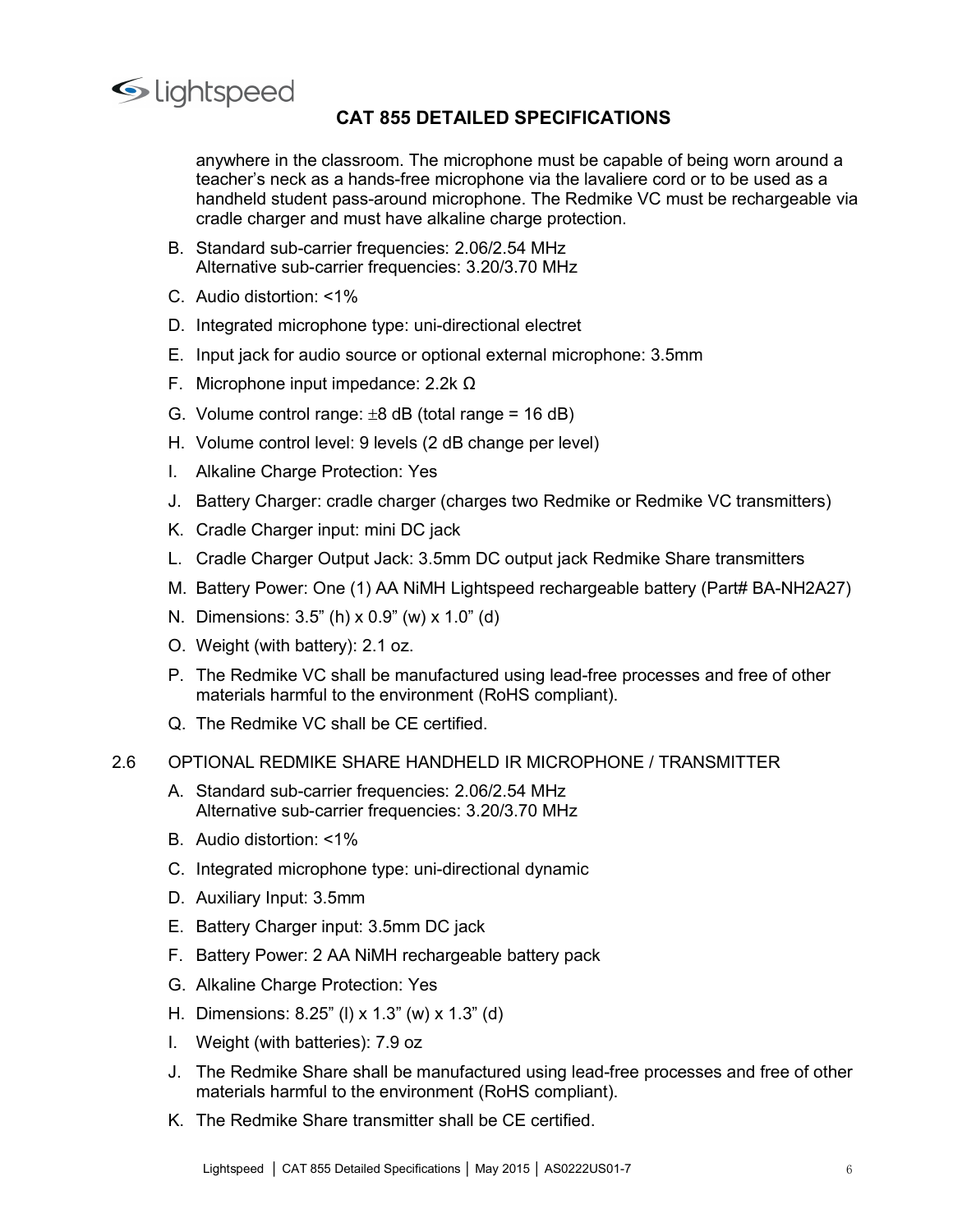

CAT 855 DETAILED SPECIFICATIONS<br>le speaker packages available to fit the varying characteristics of<br>Please select one speaker choice from below: ●<br>
2.7 SPEAKERS<br>
Lightspeed has multiple speaker packages available to fit the varyin<br>
different classrooms. Please select one speaker choice from below:<br>
A. DRQ Ceiling Speaker (four speakers for rooms of 1600 sq. ft. or Lightspeed<br> **CAT 855 DETAILED SPECIFICATIONS**<br>
SPEAKERS<br>
Lightspeed has multiple speaker packages available to fit the varying characteristics of<br>
different classrooms. Please select one speaker choice from below:<br>
A. DRQ SPEAKERS<br>
SPEAKERS<br>
Lightspeed has multiple speaker packages available to fit the varying characteristics of<br>
different classrooms. Please select one speaker choice from below:<br>
A. DRQ Ceiling Speaker (four speakers for ro 1. Speed<br>
CAT 855 DETAILED SPECIFICATIONS<br>
EAKERS<br>
Inspeed has multiple speaker packages available to fit the varying characteristics of<br>
premit classrooms. Please select one speaker choice from below:<br>
DRQ Ceiling Speake 12. Driver Size: 6.5" DETAILED SPECIFICATIONS<br>2. EAKERS<br>2. EAKERS<br>2. This present classrooms. Please select one speaker choice from below:<br>2. Driver Size: 6.5" driver; 1" tweeter<br>2. Driver Size: 6.5" driver; 1" tweeter<br>2. 12. The Separator CAT **CAT 855 DETAILED SPECIFICATIONS**<br>3. FAKERS<br>3. AMERIS Also an anothiple speaker packages available to fit the varying characteristics of<br>1. Description: two-way speaker speaker choice from below:<br>1. D 1<br>
Speed<br>
CAT 855 DETAILED SPECIFICATIONS<br>
EAKERS<br>
Inspeed has multiple speaker packages available to fit the varying characteristics of<br>
rent classrooms. Please select one speaker choice from below:<br>
DRQ Ceiling Speaker **CAT 855 DETAILED SPECIFICATIONS**<br>EAKERS<br>EAKERS<br>Inspected has multiple speaker packages available to fit the varying characteristics of<br>pred clastrooms. Please select one speaker choice from below:<br>DRQ Ceiling Speaker (fou 12. The Support: 20-gauge metal tile bridge incomes of 1600 sq. ft. or less)<br>The Support Cass of the metal tiple speaker packages available to fit the varying characteristics of<br>the Support Cass of the Support: We way spea ightspeed<br>
CAT 855 DETAILED SPECIFICATIONS<br>
SPEAKERS<br>
Lightspeed has multiple speaker packages available to fit the varying characteristics of<br>
different classrooms. Please select one speaker choice from below:<br>
A. DRO Ce 1. Speed<br>
1. CAT 855 DETAILED SPECIFICATIONS<br>
EAKERS<br>
Interest cases will be packer packages available to fit the varying characteristics of<br>
1. DRG Ceiling Speaker (four speakers for rooms of 1600 sq. ft. or less)<br>
1. Des **CAT 855 DETAILED SPECIFICATIONS**<br> **CAT 855 DETAILED SPECIFICATIONS**<br>
EAKERS<br>
Inspected has multiple speaker packages available to fit the varying characteristics of<br>
DRQ Ceiling Speaker (four speaker system<br>
1. Descriptio

- A. DRQ Ceiling Speaker (four speakers for rooms of 1600 sq. ft. or less)
	-
	-
	-
	-
	- 5. Power Handling: 30 W
	-
	-
- -
	-
	-
	- 4. Impedance: 8 Ω
	-
- **CAT 855 DETAILED SPECIFICATIONS**<br>
EAKERS<br>
SEAKERS<br>
SEAKERS<br>
SEAKERS<br>
ISSENCING SEARC (four speaker packages available to fit the varying characteristics of<br>
DRO Ceiling Speaker (four speakers for rooms of 1600 sq. ft. or **CAT 855 DETAILED SPECIFICATIONS**<br> **CAKERS**<br>
Interaction and the straighter packages available to fit the varying characteristics of<br>
pred Ceiling Speaker (four speakers for rooms of 1600 sq. ft. or less)<br>
DRQ Ceiling Spe EAKERS<br>
EAKERS<br>
stapeed has multiple speaker packages available to fit the varying characteristics of<br>
DRQ Ceiling Speaker (four speaker sor rooms of 1600 sq. ft. or less)<br>
1. Description: wo-way speaker sytem<br>
1. Descript ERS<br>
ERS<br>
eed has multiple speaker packages available to fit the varying characteristics of<br>
t classrooms. Please select one speaker choice from below:<br>
Q Ceiling Speaker (four speakers staremons of 1600 sq. ft. or less)<br> 2. Trie Support: The Support of the Varying characteristics of<br>
2. The Support Caster (four speaker sproms of 1600 sq. ft. or less)<br>
DRQ Ceiling Speaker (four speakers for rooms of 1600 sq. ft. or less)<br>
2. Driver Size: 6. **DRQ Celling Speaker (four speakers for rooms of 1600 sq. ft. or less)**<br>
1. Description: two-way speaker system<br>
1. Description: two-way speaker system<br>
2. Driver Size: 6:5" driver: 1" tweeter<br>
3. Frequency Response: 40 Hz DRQ Ceiling Speaker (four speakers for rooms of 1600 sq. ft. or less)<br>
2. Diver Size: 6.5" driver; 1" tweeter<br>
2. Driver Size: 6.5" driver; 1" tweeter<br>
2. Driver Size: 6.5" driver; 1" tweeter<br>
4. Impedance: 8 02 W<br>
4. Impe 1. Description: two-way speaker system<br>2. Driver Size: 6.5" driver; 1" tweeter<br>3. Frequency Response: 40 Hz – 20 kHz ± 6dB<br>4. Impedance: 80 M<br>5. Enclosure: white ABS celing-mount housing with metal grille; ABS back-enclosu 2. Driver Size: 6.5" driver; 1" tweeter<br>
3. Frequency Response: 40 Hz – 20 kHz ± 6dB<br>
4. Impedance: 8 Ω<br>
6. Enclosure: White ABS ceiling-mount housing with metal grille; ABS back-enclosure<br>
6. Enclosure: White ABS ceiling 3. Frequency Response: 40 Hz – 20 kHz ± 6dB<br>4. Impedance: 8 0<br>5. Power Handling: 30 W<br>5. Enclosure: white ABS ceiling-mount housing with metal grille; ABS back-enclosure<br>7. Tile Support: 20-gauge metal tile bridge<br>4JCS Ple 4. Impedance: 8  $\Omega$ <br>
6. Enclosure: white ABS celling-mount housing with metal grille; ABS back-enclosure<br>
6. Enclosure: white ABS celling-mount housing with metal grille; ABS back-enclosure<br>
4JCS Plenum-Rated Celling Spe
	-
- C. WMQ Wall-mount Speaker (four speakers for rooms of 1600 sq. ft. or less)
	-
	-
	-
	-
	-
	-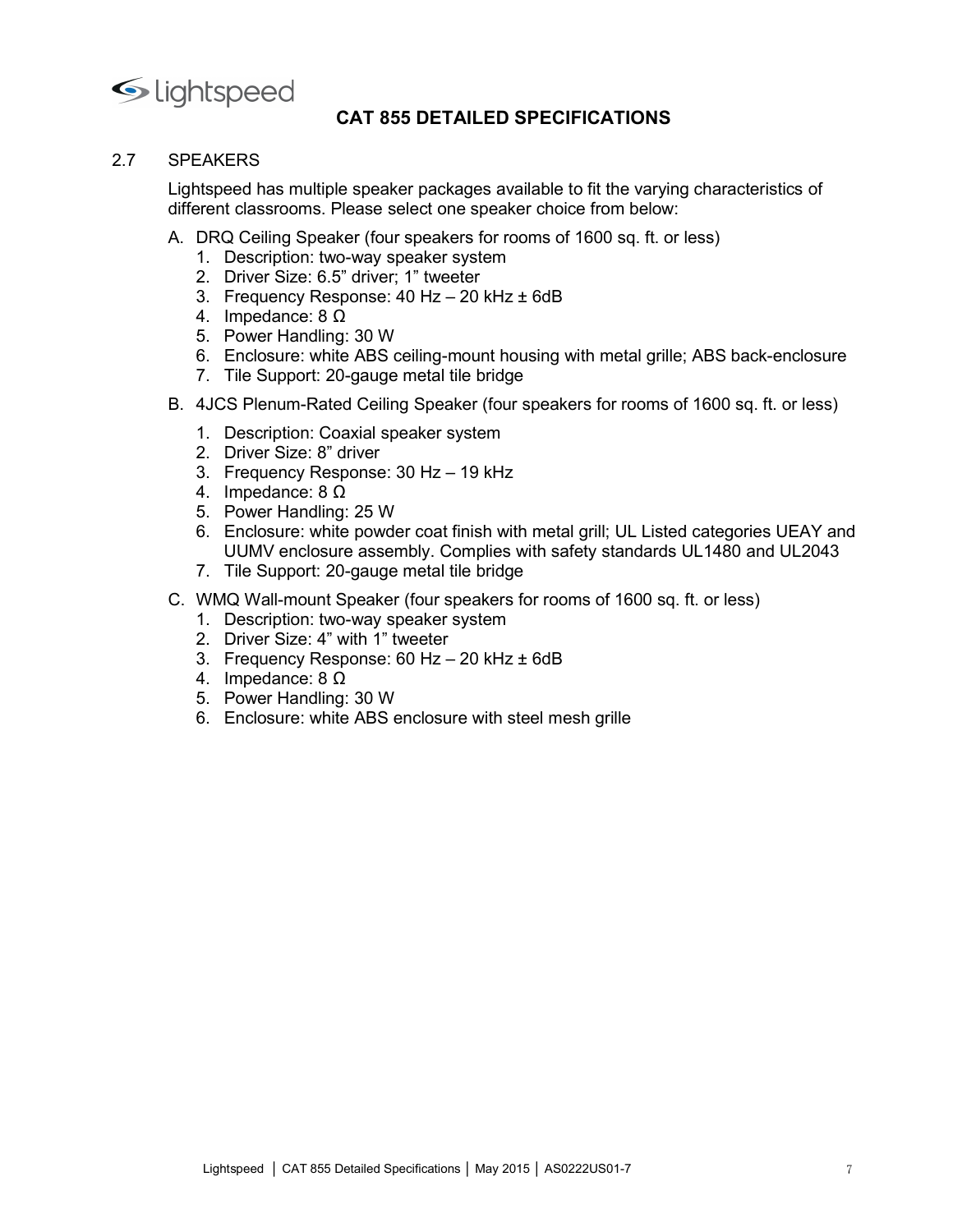

- 
- CAT 855 DETAILED SPECIFICATIONS<br>eiling Speaker (one speaker for rooms of 1200 sq. ft. or less)<br>o-way hybrid speaker system with exciter technology sound panel and<br>cone driver<br>25" x 8.25" CRIFICATIONS<br>
D. TCQ Multimedia Ceiling Speaker (one speaker for rooms of 1200 sq. ft. or less)<br>
1. Description: two-way hybrid speaker system with exciter technology sound panel and<br>
low frequency cone driver<br>
2. Panel S 1. 1. 1. **CAT 855 DETAILED SPECIFICATIONS**<br>
1. Description: two-way hybrid speaker for some of 1200 sq. ft. or less)<br>
1. Description: two-way hybrid speaker system with exciter technology sound panel and<br>
low frequency con Deed<br>
CAT 855 DETAILED SPECIFICATIONS<br>
2 Multimedia Ceiling Speaker (one speaker for rooms of 1200 sq. ft. or less)<br>
Description: two-way hybrid speaker system with exciter technology sound panel and<br>
low frequency cone dr 12. Panel Size: 6.5" CAT 855 DETAILED SPECIFICATIONS<br>2. Panel Size: 16.25 DETAILED SPECIFICATIONS<br>2. Panel Size: 16.25" x 8.25"<br>2. Panel Size: 16.25" x 8.25"<br>2. Driver Size: 6.5" driver<br>3. Driver Size: 6.5" driver<br>4. Frequ 1. Speed<br>
1. CQ Multimedia Ceiling Speaker (one speaker for rooms of 1200 sq. ft. or less)<br>
1. Description: two-way hybrid speaker system with exciter technology sound panel and<br>
1. Description: two-way hybrid speaker syst 1 Speed<br> **CAT 855 DETAILED SPECIFICATIONS**<br>
TCQ Multimedia Ceiling Speaker (one speaker for rooms of 1200 sq. ft. or less)<br>
1. Description: two-way hybrid speaker system with exciter technology sound panel and<br>
1. Descript Deed<br>
CAT 855 DETAILED SPECIFICATIONS<br>
Daterigion: two-way hybrid speaker for rooms of 1200 sq. ft. or less)<br>
Description: two-way hybrid speaker system with exciter technology sound panel and<br>
Dow frequency cone driver<br>
	-
	-
	-
	-
	-
	- Similar Comparison CAT 855 DETAILED SPECIFICATIONS<br>
	TCQ Multimedia Ceiling Speaker (one speaker for rooms of 1200 sq. ft. or less)<br>
	1. Description: two-way hybrid speaker system with exciter technology sound panel a<br>
	low 7. Enclosure: 24" x 24" x 3" UL Listed plenum-rated enclosure (UL 2043) suitable for
	-

12 policians CAT 855 DETAILED SPECIFICATIONS<br>
TCQ Multimedia Ceiling Speaker (one speaker for rooms of 1200 sq. ft. or less)<br>
1. Description: two-way hybrid speaker system with exciter technology sound pan<br>
1. Weight: 14 p 2.8 Its CREATING THE CAT 855 WITH OTHER AUDIO SOURCES<br>
2.8 THE CREATION SURVEY INTEGRATION SOLUTION TO DESCRIPT THE CATE CONDITION CONTROLL AND THE CATE CATE CONDITION CONTROLL CONDUCT AT THE CATE CATE CATE CATE CONDUCT CAT 855 DETAILED SPECIFICATIONS<br>
D. TCQ Multimedia Celling Speaker (one speaker for rooms of 1200 sq. ft. or less)<br>
1. Description: two-way hybrid speaker system with exciter technology sound panel and<br>
low frequency cone **CAT 855 DETAILED SPECIFICATIONS**<br>
TCQ Multimedia Ceiling Speaker (one speaker for rooms of 1200 sq. ft. or less)<br>
1. Description: Wo-way hybrid speaker system with exciter technology sound panel and<br>
low frequency cone dr CONDITED SPECTRICATIONS<br>
TCQ Multimedia Ceiling Speaker (one speaker for rooms of 1200 sq. ft. or less)<br>
1. Description: two-way hybrid speaker system with exciter technology sound panel and<br>
low frequency cone driver<br>
2. 123 COMBINITY CALCTER SPECIFICATIONS<br>
1. Description: two-way hybrid speaker for speaker for rooms of 1200 sq. ft. or less)<br>
1. Description: two-way hybrid speaker system with exciter technology sound panel<br>
1. Description